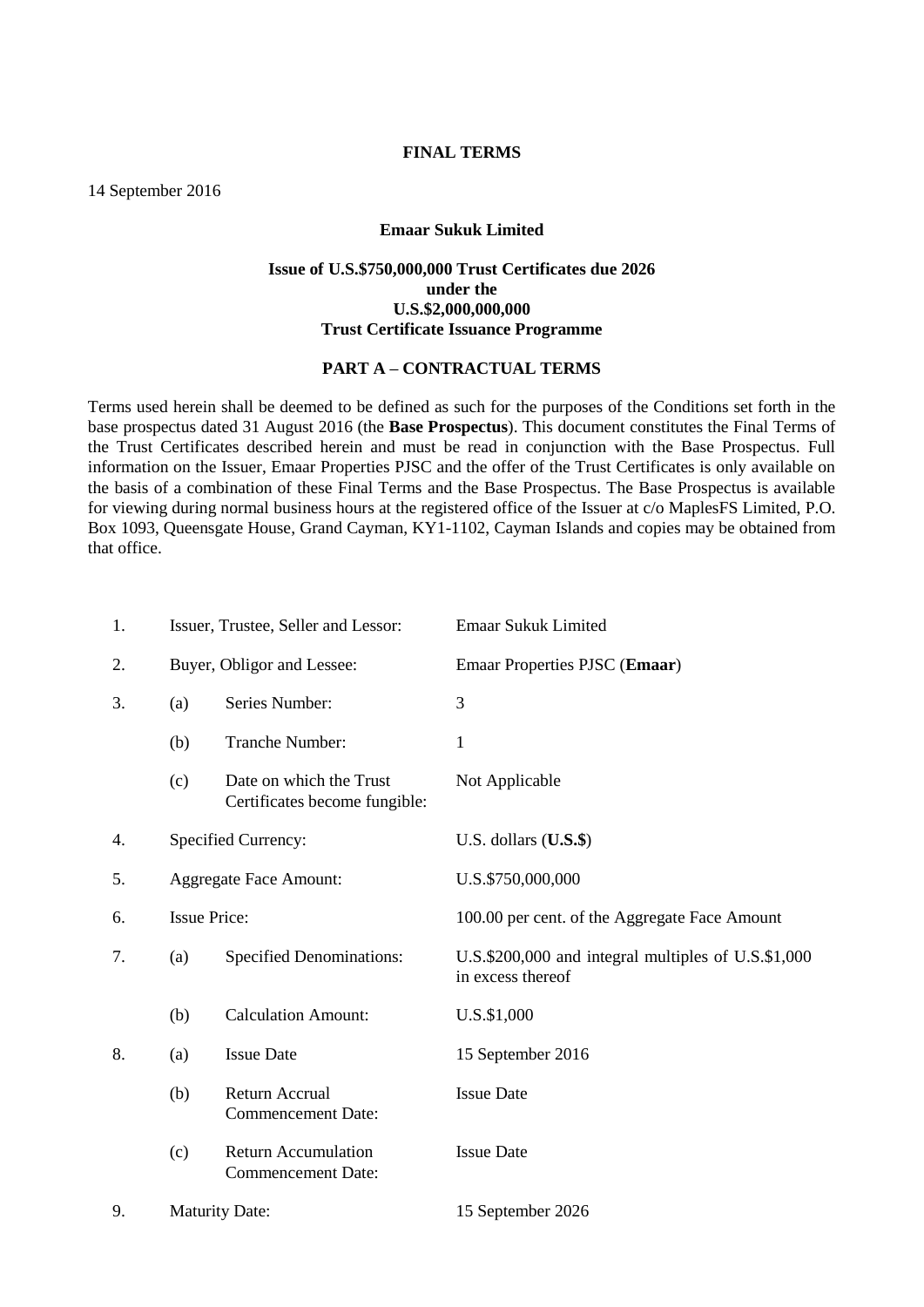| 10. | <b>Periodic Distribution Amount Basis:</b> |                                                                                                                  | 3.635 per cent. Fixed Periodic Distribution Amount                                        |                                       |      |     |   |           |       |
|-----|--------------------------------------------|------------------------------------------------------------------------------------------------------------------|-------------------------------------------------------------------------------------------|---------------------------------------|------|-----|---|-----------|-------|
|     |                                            |                                                                                                                  |                                                                                           | (further particulars specified below) |      |     |   |           |       |
| 11. | <b>Dissolution Basis:</b>                  |                                                                                                                  | The Trust Certificates will be redeemed at 100 per<br>cent. of the Aggregate Face Amount. |                                       |      |     |   |           |       |
| 12. |                                            | Change of Periodic Distribution Basis:                                                                           |                                                                                           | Not Applicable                        |      |     |   |           |       |
| 13. |                                            | Put/Call Options:                                                                                                |                                                                                           | Not Applicable                        |      |     |   |           |       |
| 14. | (a)                                        | Status:                                                                                                          |                                                                                           | Unsubordinated                        |      |     |   |           |       |
|     | (b)                                        | Date of Emaar's board<br>approval and Issuer's board<br>approval for issuance of Trust<br>Certificates obtained: | 23                                                                                        | August<br>respectively                | 2016 | and | 8 | September | 2016. |

## **PROVISIONS RELATING TO PERIODIC DISTRIBUTIONS PAYABLE**

15. Fixed Periodic Distribution Provisions: Applicable (a) Rate: 3.635 per cent. per annum payable semi-annually in arrear on each Periodic Distribution Date (b) Periodic Distribution Date(s): 15 March and 15 September in each year up to and including the Maturity Date (c) Fixed Amount(s): U.S.\$18.175 per Calculation Amount (d) Broken Amount(s) for Trust Certificates in definitive form Not Applicable (e) Day Count Fraction: 30/360 (f) Determination Date(s): Not Applicable 16. Floating Periodic Distribution Provisions: Not Applicable

# **PROVISIONS RELATING TO DISSOLUTION**

| 17. | Notice Periods for Condition 11.2:  | Minimum period: 30 days |
|-----|-------------------------------------|-------------------------|
|     |                                     | Maximum period: 60 days |
| 18. | <b>Optional Dissolution (Call):</b> | Not Applicable          |
| 19. | Certificateholder Put Right:        | Not Applicable          |
|     |                                     |                         |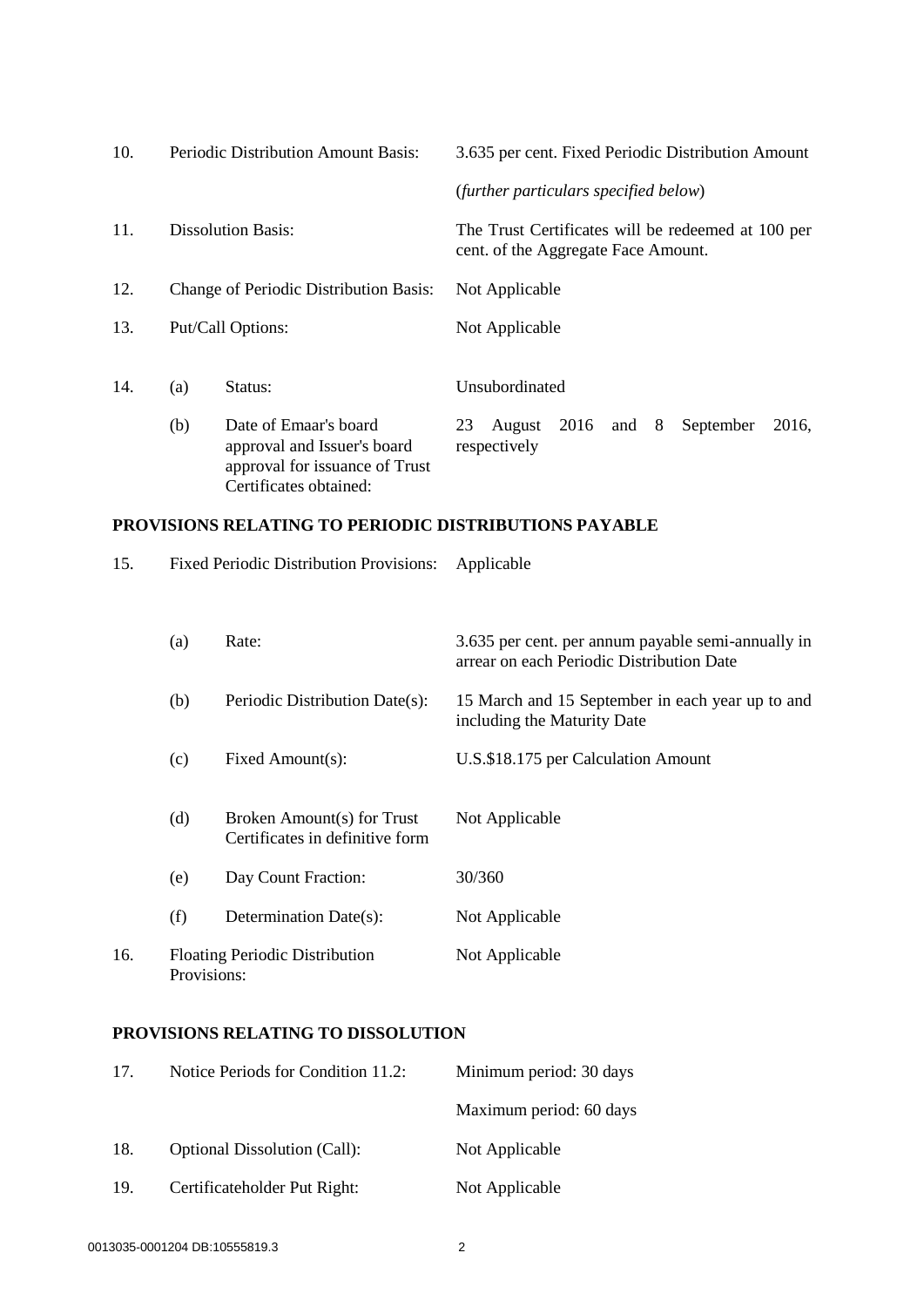| 20. | Clean Up Call Right:                            | Not Applicable                     |
|-----|-------------------------------------------------|------------------------------------|
| 21. | <b>Final Dissolution Amount:</b>                | U.S.\$1,000 per Calculation Amount |
| 22. | Early Dissolution Amount (Tax):                 | <b>Final Dissolution Amount</b>    |
| 23. | Dissolution Amount pursuant to<br>Condition 15: | U.S.\$1,000 per Calculation Amount |

# **GENERAL PROVISIONS APPLICABLE TO THE TRUST CERTIFICATES**

| 24. | Form of Trust Certificates:     | Registered Certificates: Global Trust Certificate<br>exchangeable for Trust Certificates in definitive<br>registered form in the limited circumstances<br>specified in the Global Trust Certificate |
|-----|---------------------------------|-----------------------------------------------------------------------------------------------------------------------------------------------------------------------------------------------------|
| 25. | Additional Financial Centre(s): | Not Applicable                                                                                                                                                                                      |

## **PROVISIONS IN RESPECT OF THE TRUST ASSETS**

|     | (a) | Lease Asset percentage:                               | 51.00 per cent.                                                                                                                                                      |
|-----|-----|-------------------------------------------------------|----------------------------------------------------------------------------------------------------------------------------------------------------------------------|
|     | (b) | Murabaha percentage:                                  | 49.00 per cent.                                                                                                                                                      |
| 27. |     | <b>Trust Assets:</b>                                  | Condition 5.1 applies                                                                                                                                                |
| 28. |     | <b>Details of Transaction Account:</b>                | Emaar Sukuk Limited Transaction Account No:<br>17160976 with Citibank N.A., London Branch for<br>Series No.: 3                                                       |
| 29. |     | <b>Other Transaction Document</b><br>Information:     |                                                                                                                                                                      |
|     | (a) | <b>Supplemental Trust Deed:</b>                       | Supplemental Trust Deed dated 15 September 2016<br>between the Issuer, the Trustee, Emaar and the<br>Delegate                                                        |
|     | (b) | <b>Supplemental Purchase</b><br>Agreement:            | Supplemental Purchase Agreement dated<br>15<br>September 2016 between the Trustee, the Purchaser<br>and the Seller                                                   |
|     | (c) | Supplemental Lease<br>Agreement                       | Supplemental<br>Lease<br>Agreement<br>dated<br>15<br>September 2016 between the Trustee, the Lessor,<br>the Lessee and the Delegate                                  |
|     | (d) | Declaration of Commingling<br>of Assets:              | Not Applicable                                                                                                                                                       |
|     | (e) | Purchase Order and Letter of<br>Offer and Acceptance: | Purchase Order dated 15 September 2016 from the<br>Buyer to the Seller and Letter of Offer and<br>Acceptance dated 15 September 2016 from the<br>Seller to the Buyer |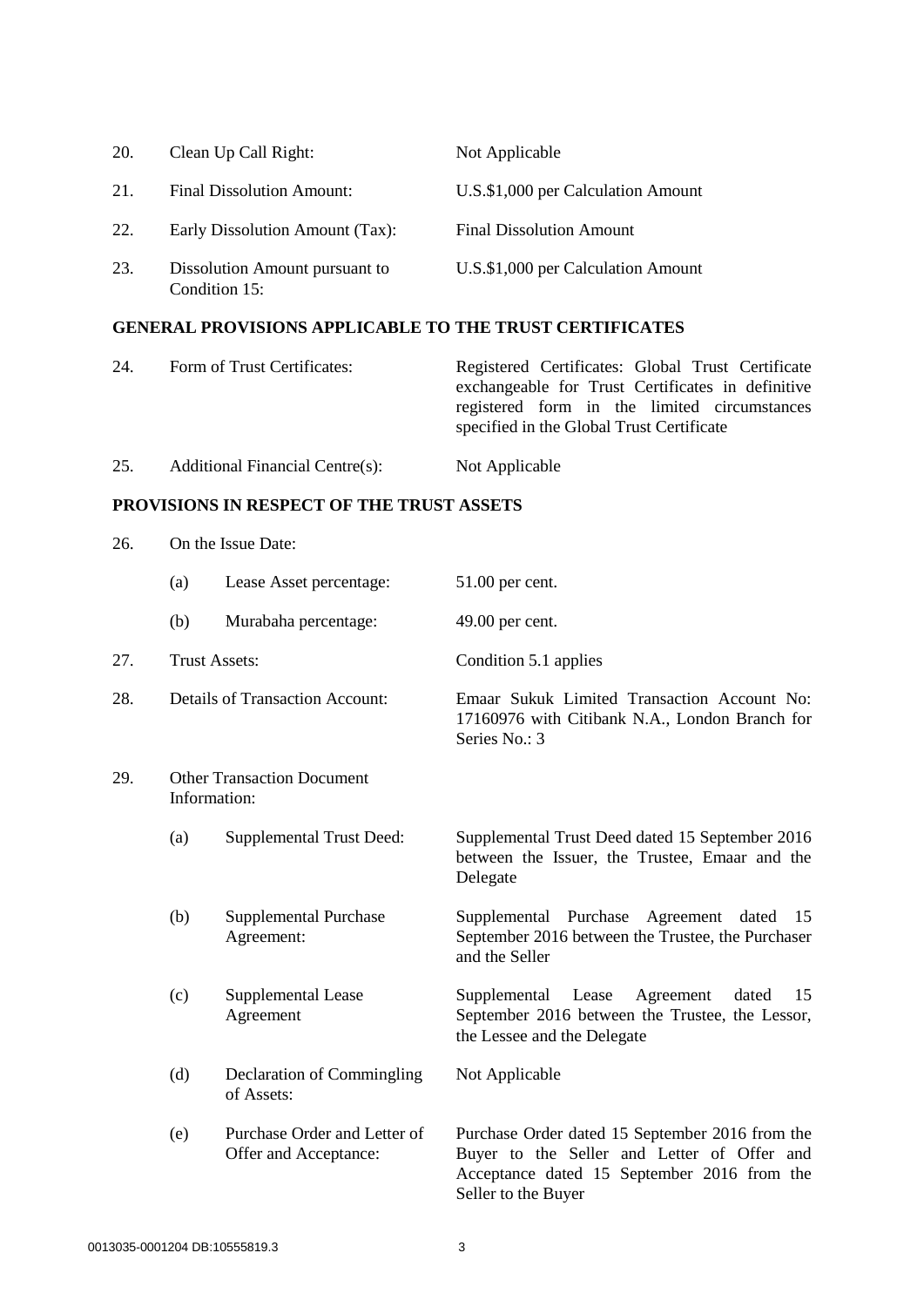30. Total Loss Event: Condition 11.4 does apply

# 31. Financial Covenants:

- (a) Ratio of Consolidated Total Net Indebtedness to Total Equity:
- (b) Ratio of Consolidated EBITDA to Consolidated Net Finance Charges Payable:

not to exceed 1.5:1, as set out in the Master Lease Agreement

not less than 1.5:1, as set out in the Master Lease Agreement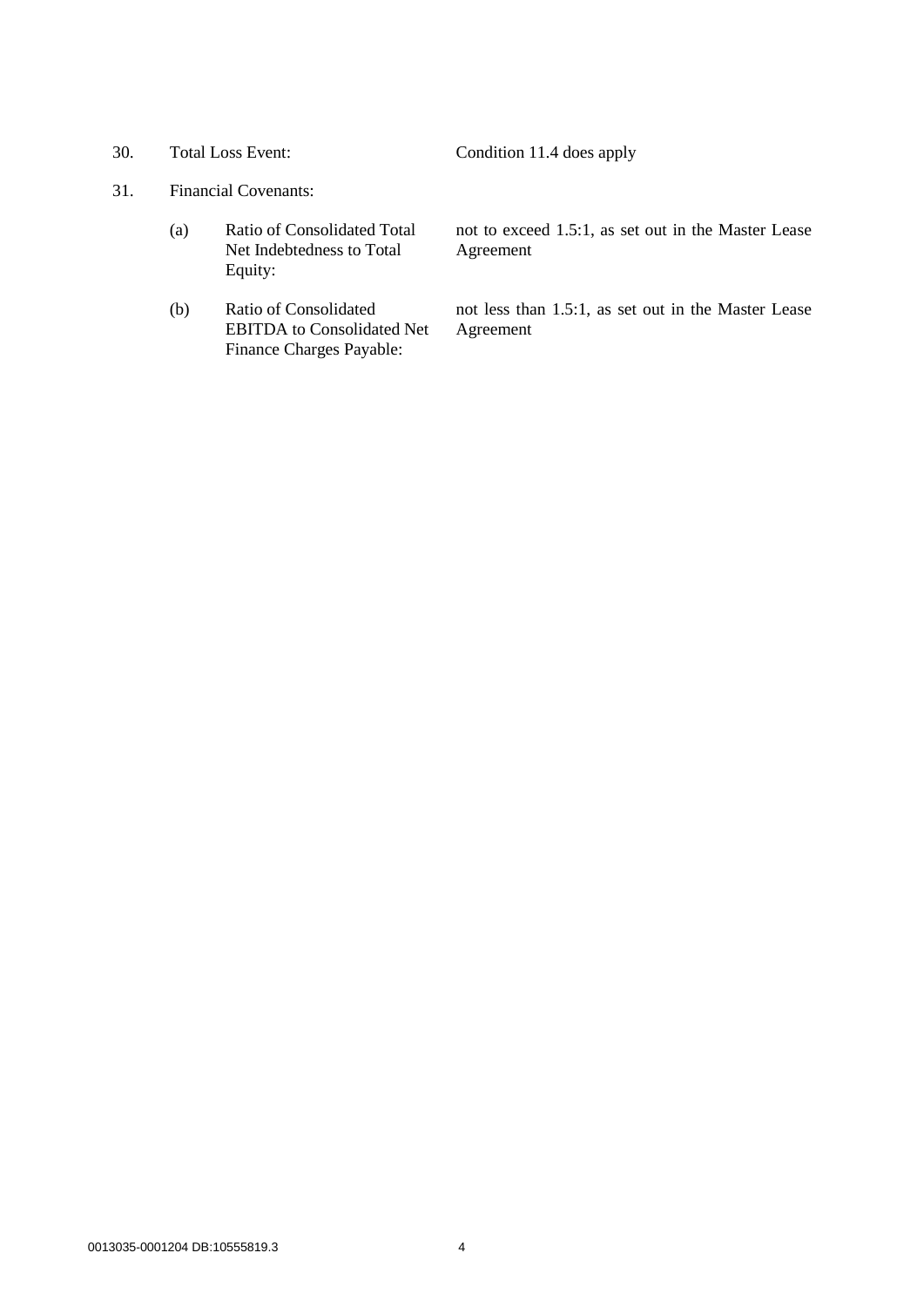Signed on behalf of Emaar Sukuk Limited (the Signed on behalf of Emaar Properties PJSC: Issuer):

By:  $\sqrt{2}$ 

Duly authorised

Duly authorised

**Andrew Millar Director** 

 $\bar{S}$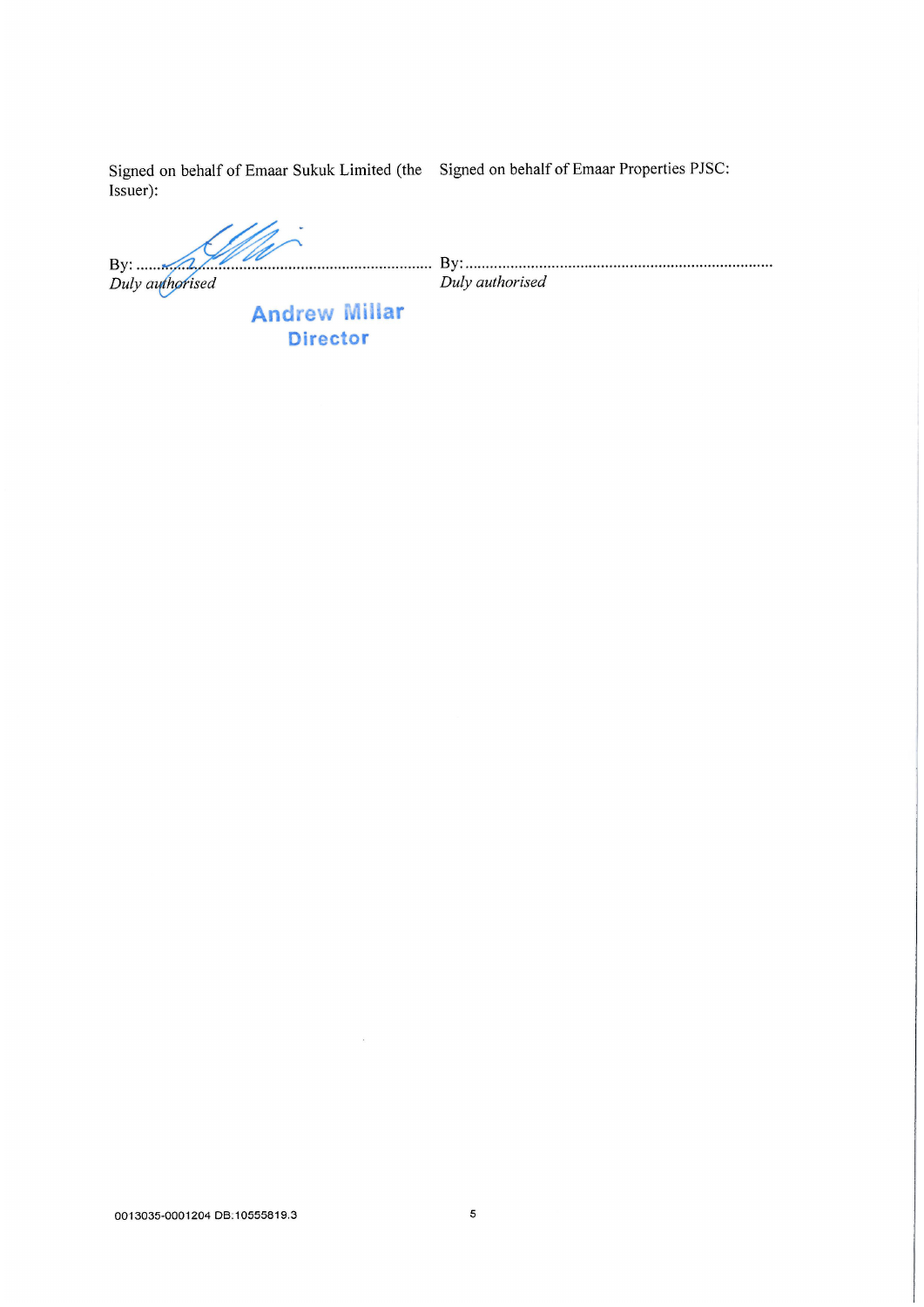Signed on behalf of Emaar Sukuk Limited (the Signed on behalf of Emaar Properties PJSC: Issuer):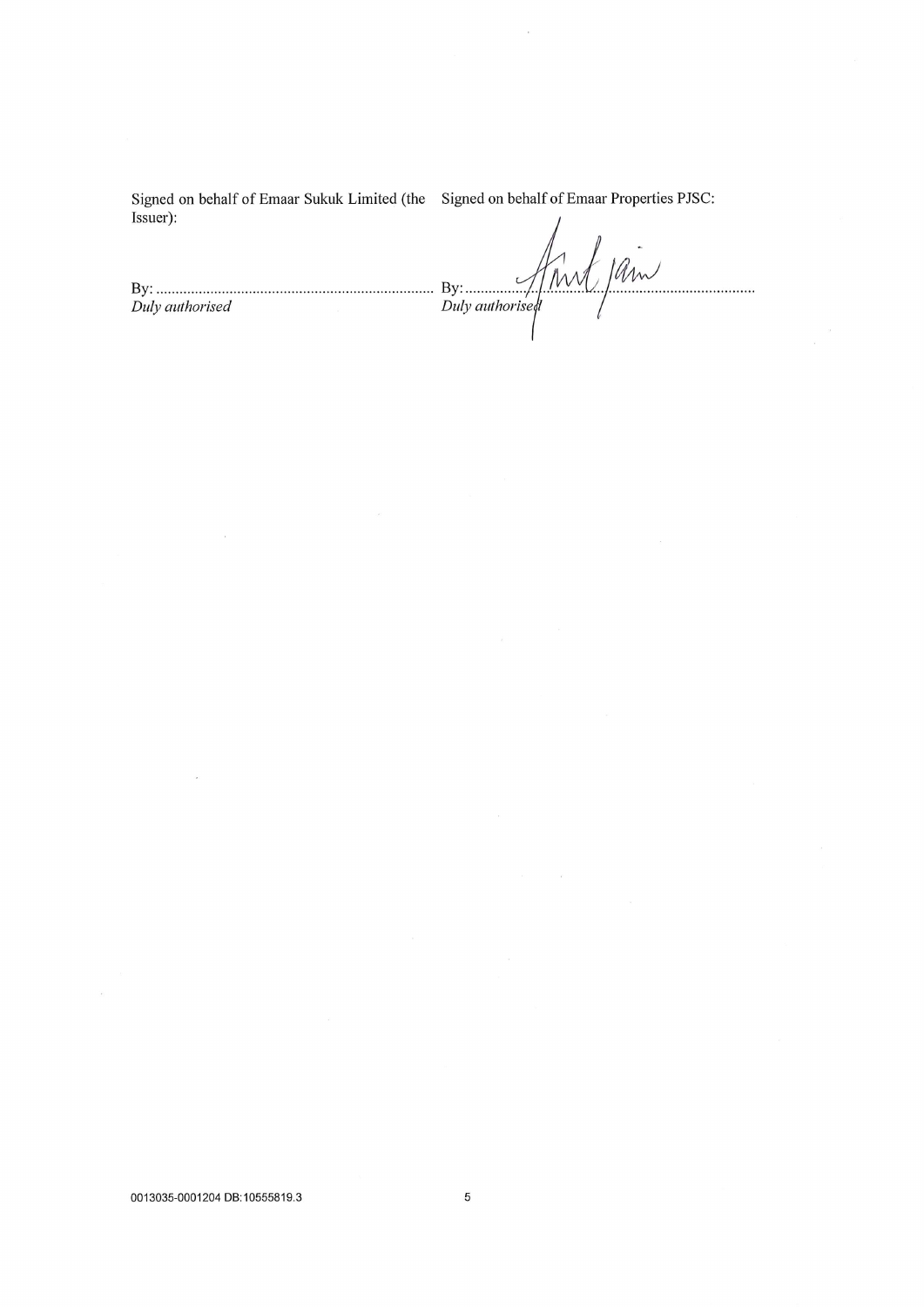### **PART B – OTHER INFORMATION**

## **1. LISTING AND ADMISSION TO TRADING**

- (i) Listing and admission to trading: Application has been made by the Issuer (or on its behalf) for the Trust Certificates to be admitted to trading on NASDAQ Dubai and to listing on the Official List of the DFSA with effect from on or about 19 September 2016
- (ii) Estimate of total expenses related to admission to trading: U.S.\$2,000

## **2. RATINGS**

Ratings: The Trust Certificates to be issued are expected to be rated:

> Moody's: Baa3 S&P: BBB-

Moody's Investors Services Ltd. is established in the European Union and is registered under Regulation (EC) No. 1060/2009.

Standard & Poor's Credit Market Services Europe Limited is established in the European Union and is registered under Regulation (EC) No. 1060/2009.

## **3. INTERESTS OF NATURAL AND LEGAL PERSONS INVOLVED IN THE ISSUE**

Save for any fees payable to the Joint Lead Managers, so far as each of the Issuer and Emaar is aware, no person involved in the issue of the Trust Certificates has an interest material to the offer. The Joint Lead Managers and their affiliates have engaged, and may in the future engage, in investment banking and/or commercial banking transactions with, and may perform services for, Emaar (and its affiliates) in the ordinary course of business.

## **4. PROFIT OR RETURN**

Indication of profit or return: 3.635 per cent. per annum

The profit or return is calculated at the Issue Date on the basis of the Issue Price. It is not an indication of future profit or return.

### **5. OPERATIONAL INFORMATION**

| (i)   | <b>ISIN</b> Code:                                         | XS1488480333   |
|-------|-----------------------------------------------------------|----------------|
| (ii)  | Common Code:                                              | 148848033      |
| (iii) | Any clearing system(s) other<br>than Euroclear Bank SA/NV | Not Applicable |